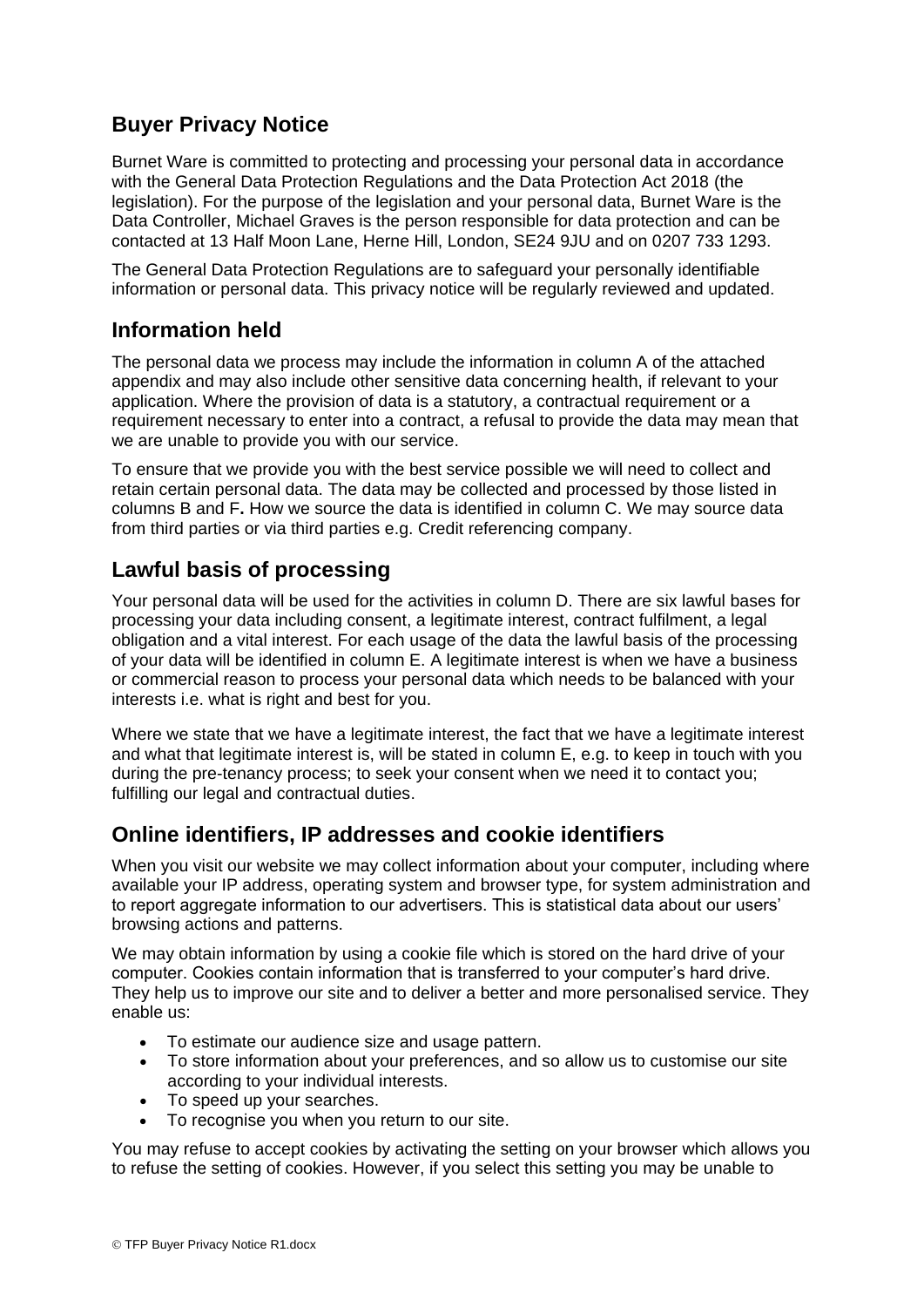access certain parts of our site. Unless you have adjusted your browser setting so that it will refuse cookies, our system will issue cookies when you log on to our site. You can find more information about cookies at [www.allaboutcookies.org](http://www.allaboutcookies.org/)

This policy only applies to our site. If you leave our site via a link or otherwise, you will be subject to the privacy policy of that website provider. We have no control over that privacy policy or the terms of the website and you should check their privacy policy before continuing to access the site.

# **Recipients of personal data**

It will be necessary for us to process or share all or some of your personal data with a range of individuals, businesses and organisations and these may include those listed in column F.

#### **Where is the data stored?**

Your personal data is stored in the way described in column G and the data is always stored within the European Union or outside of the European Union but with an organisation operating under the General Data Protection Regulations.

## **Retention period and criteria used to determine the retention period**

We will retain some elements of your personal data for up to the time defined in column H after the application process. The information that can be anonymized will be that which is no longer required for either contractual fulfilment or a legitimate interest. If the lawful basis for processing your data was consent then you may withdraw such consent at any time.

## **Your rights**

You have a right of access to check your personal data to verify the lawful basis of processing. We are obliged to respond to an access request within 30 days and may not charge a fee unless the request is unfounded, excessive or repetitive. If a fee is charged it is to be a reasonable fee based upon the administrative cost of providing the information.

You have a right to rectification if the data we hold is either inaccurate or incomplete. If your data has been disclosed to third parties then we must inform them of the rectification, where possible.

You have a right to require erasure of your data when consent is our basis of processing (the right to be forgotten). You may request that your personal data be erased, for example, where there is no compelling reason for its continued processing or where you withdraw consent. We will comply with your request unless we have another basis of processing justifying our retaining the data (for example a legal requirement or the defence of a legal claim).

You have some rights to ask us to restrict processing i.e. to block or supress processing where, for example, the data may be incorrect and whilst the accuracy is verified. We are permitted to store the data.

# **Your right to object**

You do have a right to object to further processing of your personal data. We may be required to stop processing unless there is some other legitimate basis of processing such as a legitimate interest or a requirement for the exercise or defence of a legal claim.

### **Withdrawal of consent**